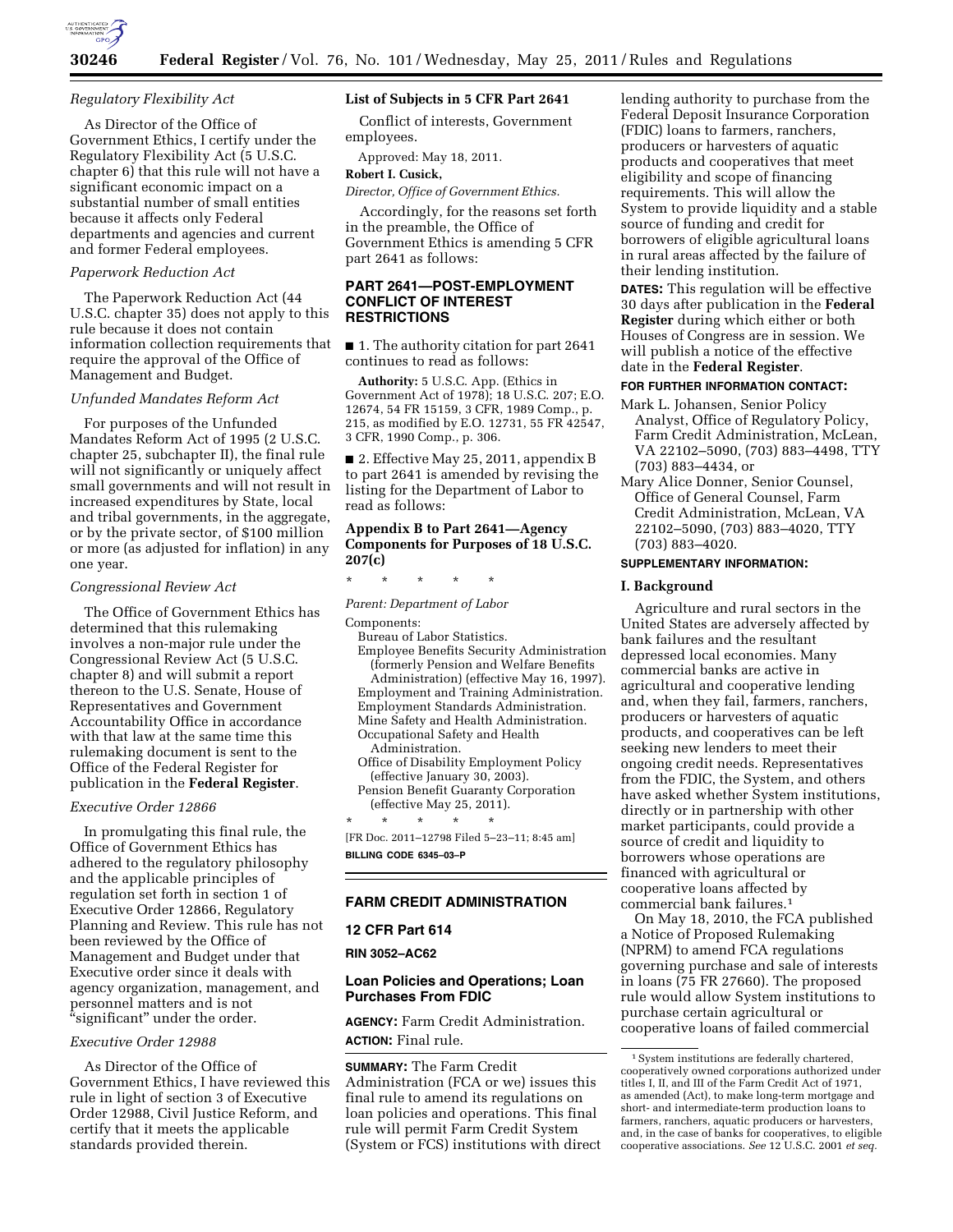banks from the FDIC. The FCA initially established a 60-day comment period but, on the request of the public, reopened the comment period for another 30 days (75 FR 56487, Sept. 16, 2010).2

After reviewing the comments, the FCA is adopting this final rule with two changes from the proposed rule. First, the FCA originally proposed a due diligence process in which a System institution would conduct a preliminary review of loans for eligibility prior to purchase, conduct a more thorough due diligence review after purchase, and divest ineligible loans. In response to the comments, FCA now modifies the final rule to eliminate the two-tiered due diligence process and to authorize only the purchase of agricultural loans that are eligible for System financing. Second, in response to comments concerning the need for the rule and those raising concerns on the safety and soundness of acquiring failed bank loans and out-of-territory loans, the final rule requires System institutions to provide information on loans made under authority of this section to FCA in the Reports of Condition and Performance.

### **II. Purpose of the Rule**

FCA regulations currently provide that a System institution may not purchase an interest in a loan from a non-System institution except for the purpose of pooling and securitizing loans to sell to the Federal Agricultural Mortgage Corporation unless the interest is a participation interest.3 As a result, System institutions are not currently authorized to buy loans from the FDIC. However, the Farm Credit Act of 1971, as amended (Act), does not prohibit System institutions from purchasing eligible loans from the FDIC. This rule will allow System institutions, directly or in partnership with other market participants, to purchase loans of failed banks from the FDIC acting as receiver or in any other capacity, when those loans meet eligibility and scope of financing requirements under titles I, II and III of the Act. System institutions will be able to provide a source of credit and liquidity to borrowers whose operations are financed with System eligible agricultural or cooperative loans affected by commercial bank failures.

### **III. Discussion of Comments**

We received approximately 94 comment letters from commercial banks and their trade groups, the Farm Credit

Council, a few System institutions and individuals. All non-System entities opposed the proposed rule while the System entities supported it. The Independent Community Bankers of America (ICBA) submitted a comment letter dated October 18, 2010, in which it discusses the results of a survey it conducted of over 2000 agricultural banks to determine their opinions on the proposed rule. We treat the ICBA's summary of the results of its survey and all discussion of it as a comment of the ICBA. We discuss all relevant comments to our proposed rule and our responses below. Those areas of the proposed rule not receiving comment are finalized as proposed unless otherwise discussed in this preamble.

### *A. Legal Authority for the Rule*

Most of the non-System commenters objected that the rule gives System institutions authority beyond that granted by Congress and expands the Farm Credit mission beyond the intent of the Act. These commenters contend that the Act expressly identifies the limited authority of System institutions to buy, sell and participate in non-System loans. They opine that the FDIC is comparable to a non-System lender and that Federal law does not grant authority to System institutions to purchase loans from non-System lenders. They object that ineligible loans that are distressed would remain in the FCS and borrowers could get the benefit of borrower rights. They state that by providing restructuring to ineligible distressed loans and financial services to ineligible borrowers, the FCA contravenes the Act. A few commenters contend that the FCA is suggesting that all powers not denied by Congress are therefore granted by Congress, and that this is disingenuous because obviously Congress cannot foresee all potential lending activities.

Several System institutions commented that the FCA should authorize System institutions to purchase loans from FDIC successor banks, to purchase whole loans from non-System entities whenever it would benefit rural America, or that the FCA should allow the purchase of interests in all eligible loans.

*FCA response.* We do not agree that the proposed rule contravenes the Act. Section 1.5(5) of the Act gives Farm Credit Banks the authority to acquire, hold, dispose and otherwise exercise all the usual incidents of ownership of real and personal property necessary or

convenient to its business,<sup>4</sup> and section 1.5(15) of the Act gives Farm Credit Banks authority to buy and sell obligations of, or insured by the United States or any agency thereof, and to make other investments as may be authorized under regulation issued by the FCA.5 System institutions have the specific authority to make eligible loans, and to participate in eligible loans with non-System lenders. While these provisions of the Act do not specifically identify the System's authority to buy eligible loans from the FDIC, an eventuality not contemplated by Congress at the time, they do set forth the parameters of the System's authority upon which the FCA relies in this rule.

The Supreme Court has held that the business of banking is not limited to authorized activities specifically identified or enumerated in a statute.<sup>6</sup> System institutions may engage in those banking activities that are necessary to carry out their specific mission.7 The System's mission is to make credit available to farmers and ranchers and their cooperatives, and to provide for an adequate and flexible flow of money into rural areas, and to meet current and future rural credit needs.8 The System, as a Government-sponsored enterprise (GSE) for agricultural lending, should have a role in providing credit to farmers and ranchers and cooperatives and liquidity to rural areas, by purchasing eligible loans when the FDIC seeks buyers of agricultural or cooperative loans of a failed bank, consistent with the safe and sound operation of System business.

One non-System commenter contends that the FCA has, in the past, interpreted the Act to prohibit the proposed action, and that the FCA's authority to draft regulations does not authorize the FCA to go beyond the authority that limits the participation, selling and buying of loans with non-System banks.

The FCA has in the past determined that System institutions may not purchase whole loans from commercial banks. As the result of bank failures in rural areas, the FCA has for the first

<sup>2</sup>The reopened comment period for the proposed rule closed on October 18, 2010. 3 12 CFR 614.4325(b).

<sup>4</sup>*See* sections 2.2(5) and 2.12(5) of the Act for parallel authority with respect to Farm Credit associations.

<sup>5</sup>*See* sections 2.2(11) and 2.12(17) of the Act for parallel authority with respect to Farm Credit associations, and section 3.1(5) and (13)(A) of the Act for parallel authorities with respect to banks for cooperatives.

<sup>6</sup>*See NationsBank of North Carolina, N.A.* v. *Variable Annuity Life Insurance Co.,* 513 U.S. 251 (1995).

<sup>7</sup>*REW Enterprises, Inc.* v. *Premier Bank, N.A.,* 49 F.3d 163 (5th Cir. 1995).

<sup>8</sup>*See* Preamble, Farm Credit Act of 1971, as amended, 12 U.S.C. 2001 *et seq.*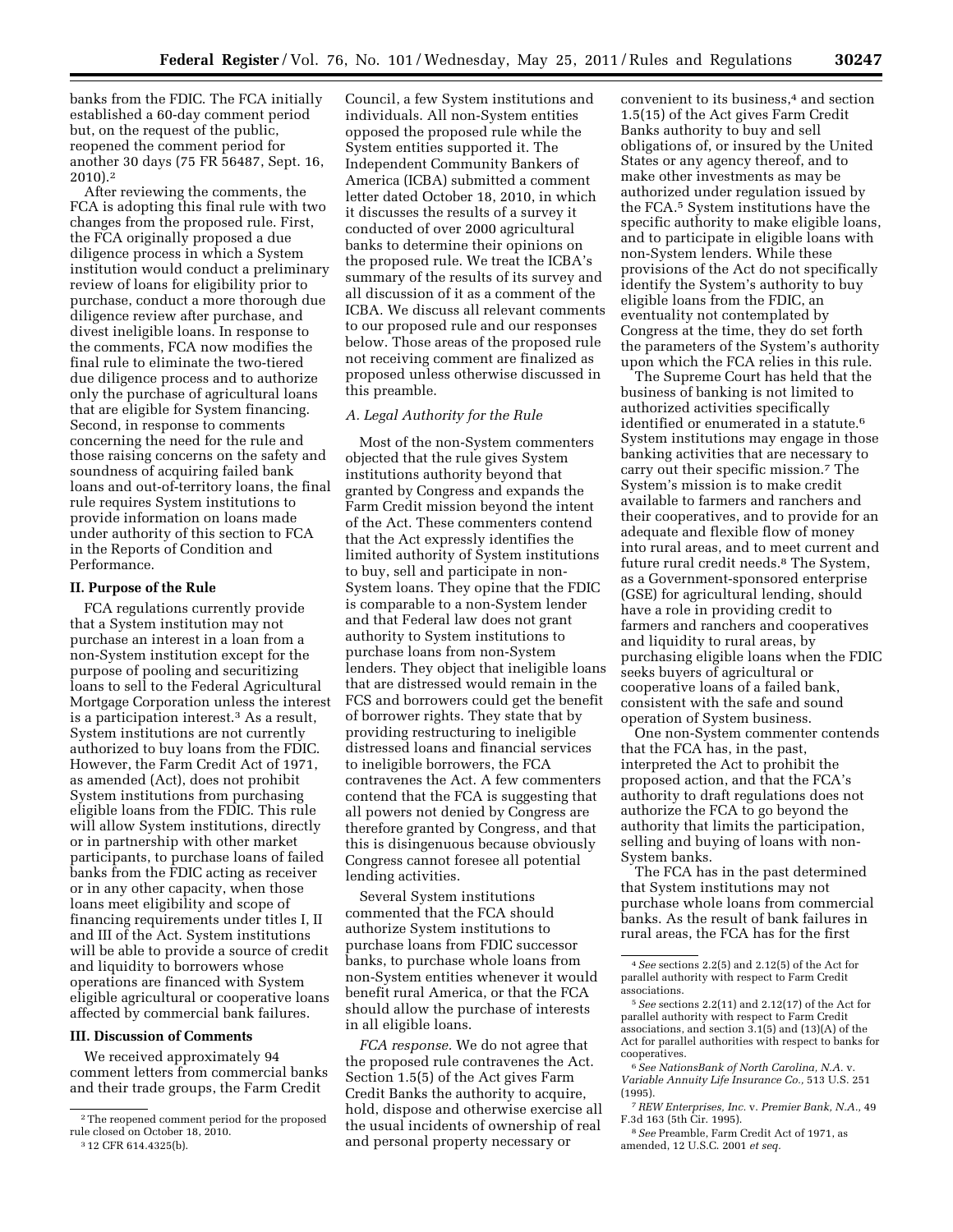time considered the question of whether a System institution may purchase an otherwise eligible loan from the FDIC, a non-bank, non-lender, liquidator. It is unlikely that Congress ever considered this particular authority; however, Congress intended the System to provide liquidity to rural areas where necessary, and the FCA believes that allowing System institutions to bid on loans of failed banks—loans that the System could make outright and could participate in if originated by commercial banks—furthers that intent.

The FCA does not agree with the comments of the System institutions that it should broaden the reach of the rule.

#### *B. Eligibility*

Non-System commenters object to the provision of the proposed rule that would allow ineligible loans to remain within the System until divested. They object that the proposed rule would allow System institutions to offer financial services to borrowers who are not eligible under the Act and would offer financial remedies that are statutorily exclusive to those who meet eligibility requirements. They conclude that the proposed rule is contrary to statutory intent. Several commenters state that there should be an outright prohibition against purchasing ineligible loans, and that if the FCA cannot assure that loans purchased are within the legal requirements for System institutions, then FCA has no business making such a proposal. Many commenters object that the proposed rule does not set forth a required timeline for divesting illegal loans, and several commenters suggest that System institutions with ineligible loans should be subject to penalties.

One commenter states that the Act and existing regulations plainly identify loan eligibility, carefully keeping with the limited purposes Congress intended. This commenter states that under the proposed rule the ineligible loan, one not related to the mission of the Act and its congressionally defined mission or one in which the borrower does not acquire voting stock, would remain within the System until divested. Several commenters stated that the result of the rule would be that the System institutions would hold all manner of loans not related to farming and agriculture. One commenter states that if a loan is ineligible due to borrower status or loan type then that is the end of the analysis, and the FCS institution is not authorized to provide financial services. The commenter concludes that financing that is ineligible based on loan type or

membership cannot be made eligible by being identified as distressed. The commenter further opines that a System institution cannot expeditiously divest of ineligible distressed loans in which it has provided restructuring financing, because the restructuring process takes time. One System institution commented that requiring a second due diligence review after loan purchase and divestiture will result in a substantial discount in the bid amount.

*FCA response.* We agree with commenters that System institutions do not have authority to purchase ineligible loans. Therefore, we are changing § 614.4325(b)(3)(i) of the final rule to require participating System institutions to determine eligibility of the loans or loan pools up front, before purchase. If a determination of eligibility cannot be made, then the System institution may not purchase the loan or loan pool under the rule. Because eligibility must be determined before purchasing the loan, there is no need to require divestiture of these loans except if the borrower does not elect to acquire voting stock, and  $§ 614.4325(b)(3)(v)$  is modified accordingly.

This rule requires System institutions to establish a program offering each eligible borrower of a purchased loan the opportunity to acquire voting stock. We expect System institutions to have a fair and equitable program in place to make membership available to all interested borrowers. We anticipate that pursuant to such a program all borrowers will choose to become members. If, however, a borrower chooses not to acquire voting stock, the borrower will not be entitled to borrower rights under this rule, and § 614.4325(b)(3)(iv) is modified accordingly.

#### *C. Need for the Rule*

The ICBA comments that when loans are available for bidding, the competition in the bidding process is adequate to aggressive. It comments that there is robust competition among community banks for credit-seeking customers. Several commenters state that the rule allows System institutions to leverage high capital levels to spur new growth at the expense of private sector lenders. Many non-System commenters state that they are not aware of a lack of buyers of loans or loan pools from the FDIC after bank failures. They state that there are plenty of bidders on good quality loans. They comment that System institutions are not needed in the bidding process as there is no lack of commercial and community bank buyers for loans sold by FDIC. One commenter states that

System institutions rarely reach out to help with loans that have material weakness. This commenter states that System institutions cherry pick the best loans from the community and that if the System needs loans it should reach out to farmers who need cheap credit but do not qualify for bank loans.

*FCA response.* The rule does not authorize System institutions to bid on loans or pools of loans that include loans not eligible for direct lending. The FDIC decides how to package loan assets for sale, and if the FDIC decides that the most cost effective and efficient way to sell loans is to create a pool of agricultural loans eligible for System financing, then System institutions will be able to bid on those pools. As mentioned above, if a determination of eligibility cannot be made, then the System institution is not authorized by this rule to purchase the loan or loan pool. This helps assure that the System institutions will only enter the FDIC auction market based on need. If there are enough non-System banks to bid on loans at auction, the FDIC is unlikely to go to the trouble and expense of packaging System eligible loans. The FDIC will have the incentive to limit the pool to loans eligible for purchase by Farm Credit institutions only if there is not an available market to buy agricultural loans.

#### *D. Unfair Competition*

Some non-System commenters opine that the rule allows System institutions to shop for high quality loans, including ineligible loans, while ignoring marginal credits. Many non-System commenters assert that the rule allows System institutions to use their GSE status and tax advantages to undercut the bidding of community banks in the FDIC auction process.

Many non-System commenters assert that because community banks have paid premiums to the Deposit Insurance Fund to enable the FDIC to resolve failed FDIC-insured banks, it would be unfair to allow non-paying FCS institutions to compete in bidding on loans of failed banks. They state that the rule allows the System to leverage its GSE status, and the fact that the System does not pay premiums into the Deposit Insurance Fund results in a gross unfairness to community banks.

*FCA response.* The final rule does not authorize System institutions to purchase loans ineligible for financing. System institutions are exercising their authority to support agriculture by bidding on agricultural loans where there is a need, consistent with their mission. Further, to the extent the System institutions are able to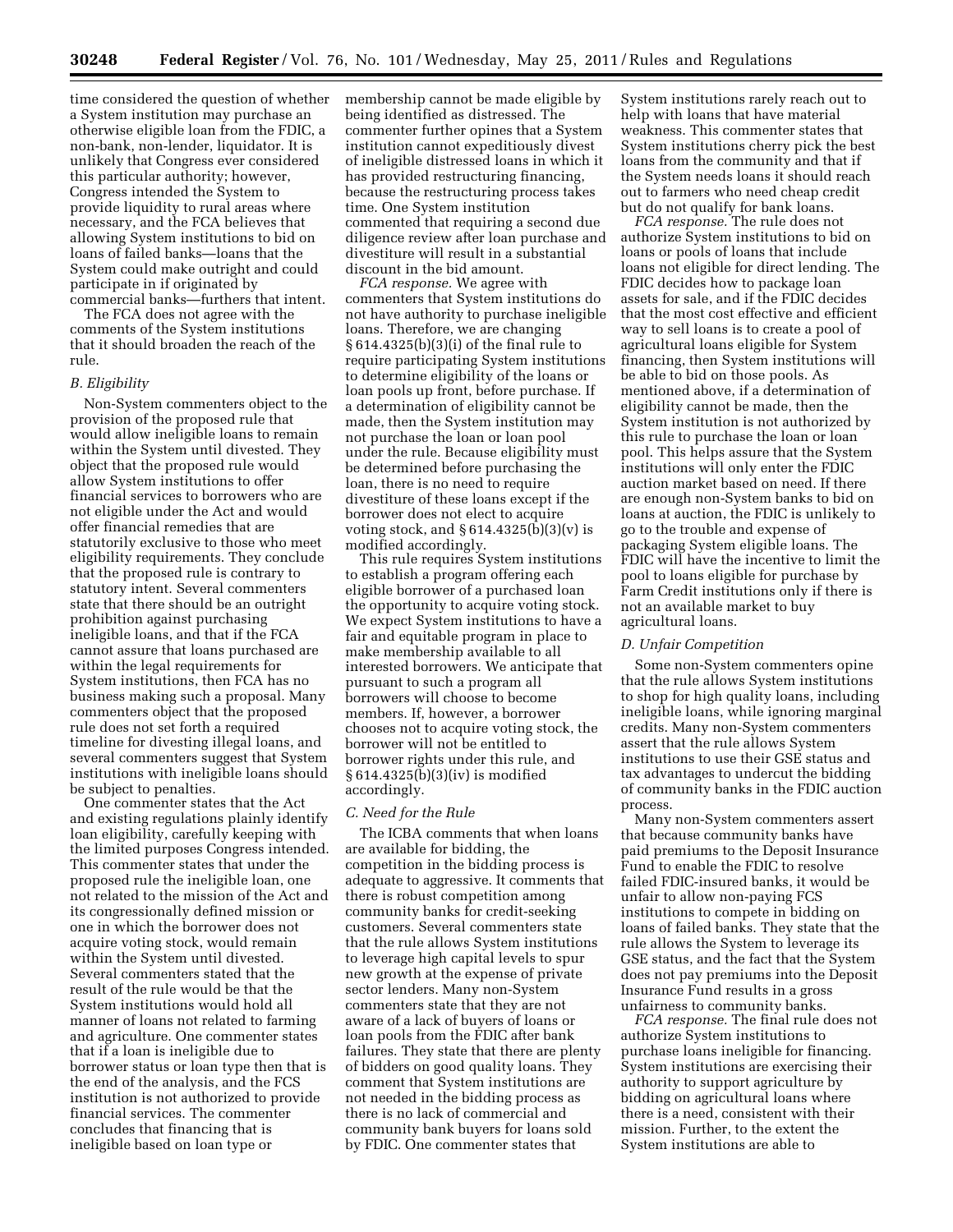participate in the bidding process, they are increasing the return to the FDIC on failed bank assets, thereby providing additional support to the insurance fund. The result is a benefit to FDICinsured banks.

#### *E. Out of Territory Loans and Safety and Soundness*

Many non-System commenters question why FCA would propose a rule that would allow a System institution to purchase pools of loans without first obtaining the prior consent of the System institution in whose lending territory the borrower's agricultural operation is wholly or partially located. Many commenters state that this practice is not consistent with cooperative principles or a cooperative system and that out-of-territory loan purchases would pose safety and soundness issues for FCS lenders bidding on loans in territories with which the lenders are unfamiliar.

One commenter states that the rule allows System institutions to hold more than the usual volume of extra territorial loans and that capital that should be reserved to finance farming and agriculture within a territory would be diverted to purchase loans outside of the territory, some of which would be distressed and not related to farming, resulting in a loss of available capital in the district. The commenter stated that System institutions will expend resources to manage loans far outside their districts, resulting in added economic risks associated with the purchase of loans from failed banks. One commenter states that it appears the FCA is willing to allow System institutions to engage in significant risks in the quality of loans purchased just so they can achieve greater growth.

*FCA response.* The System is not the lender of last resort and therefore not required to fund loans that are not creditworthy or would pose considerable risk to the safety and soundness of the institution. On the other hand, the System, as a GSE, does have a mission responsibility to provide credit to rural areas where needed so long as the institution remains safe and sound. As such, the bidding System institution should consider the overall credit quality of the loan pool recognizing that the loans in the pool will have varying degrees of individual loan quality.

As a practical matter the chartered territory of the System institution located closest to the failed commercial bank would never be exactly in line with the headquarters of the eligible agricultural borrowers of the failed bank. It would be impractical for the

FDIC to package loans by FCS territory. The rule requires the purchasing System institution to notify the System institutions in whose lending territory the borrowers' headquarters are wholly or partially located to alert them to the purchase and, as noted in the preamble to the proposal, consider partnering with that institution if the purchasing institution cannot adequately service a purchased loan located outside of its chartered territory. However, System institutions must comply with § 614.4070 if a new loan is subsequently made to the borrower.

To address safety and soundness concerns, we have added to the final rule a provision requiring System institutions to provide information on loans purchased under authority of this section in the Reports of Condition and Performance. This allows the FCA to monitor loans acquired through this program to make adjustments as necessary if safety and soundness issues arise.

### *F. Comments Requesting FCA Expand FCS Institutions' Authority*

Several System commenters stated that the FCA should allow FCS institutions to purchase whole loans from FDIC successor banks and from non-System entities whenever it would benefit rural America. Many non-System commenters objected to an extension of the rule to successor banks.

The rule is intended to provide liquidity to areas in need of credit incident to a bank failure. The FCA does not intend to extend the rule beyond the purchase of loans directly from the FDIC either in its receivership or corporate capacity.

#### **IV. Section-by-Section Analysis**

### *A. Section 614.4070(d)*

This section is finalized as proposed.

### *B. Section 614.4325(b)(3)*

This section is finalized as proposed. See discussion on authority above.

### *C. Section 614.4325(b)(3)(i)*

In response to the comments, and for the reasons discussed above, this section authorizes System institutions to purchase loans from the FDIC, but now requires participating System institutions to conduct thorough due diligence prior to purchase.

### *D. Section 614.4325(b)(3)(ii)*

This section is finalized as proposed.

#### *E. Section 614.4325(b)(3)(iii)*

This section is finalized as proposed.

#### *F. Section 614.4325(b)(3)(iv)*

Commenters object to this section because it could result in allowing borrowers of distressed ineligible loans certain borrower rights. In response to the comments, the FCA has modified the rule to authorize purchase of only eligible loans. Therefore, only borrowers of eligible loans will be afforded borrower rights under this section. This section is finalized as proposed.

#### *G. Section 614.4325(b)(3)(v)*

In response to the comments, the FCA has modified the rule to authorize only the purchase of eligible loans. Therefore, a provision addressing divestiture of ineligible loans is unnecessary. This section is modified from the proposed rule accordingly.

#### *H. Section 614.4325(b)(3)(vi)*

To ensure adequate oversight and disclosure of loans purchased under this section, we adopt a new paragraph (vi), which provides that each System institution shall include information on loans purchased under authority of this section in the Reports of Condition and Performance required under § 621.12 of this chapter, in the format prescribed by FCA reporting instructions.

FCA makes System "call report" data publicly available through its Web site at *[http://www.fca.gov.](http://www.fca.gov)* Under § 621.13(a) of this chapter, System institutions must prepare Reports of Condition and Performance in accordance with FCA instructions.

### **V. Regulatory Flexibility Act**

Pursuant to section 605(b) of the Regulatory Flexibility Act (5 U.S.C. 601 *et seq.*), FCA hereby certifies that the final rule will not have a significant economic impact on a substantial number of small entities. Each of the banks in the Farm Credit System, considered together with its affiliated associations, has assets and annual income in excess of the amounts that would qualify them as small entities. Therefore, Farm Credit System institutions are not ''small entities'' as defined in the Regulatory Flexibility Act.

### **List of Subjects in 12 CFR Part 614**

Agriculture, Banks, Banking, Foreign trade, Reporting and recordkeeping requirements, Rural areas.

Accordingly, for the reasons stated in the preamble, part 614 of chapter VI, title 12 of the Code of Federal Regulations, is amended as follows: